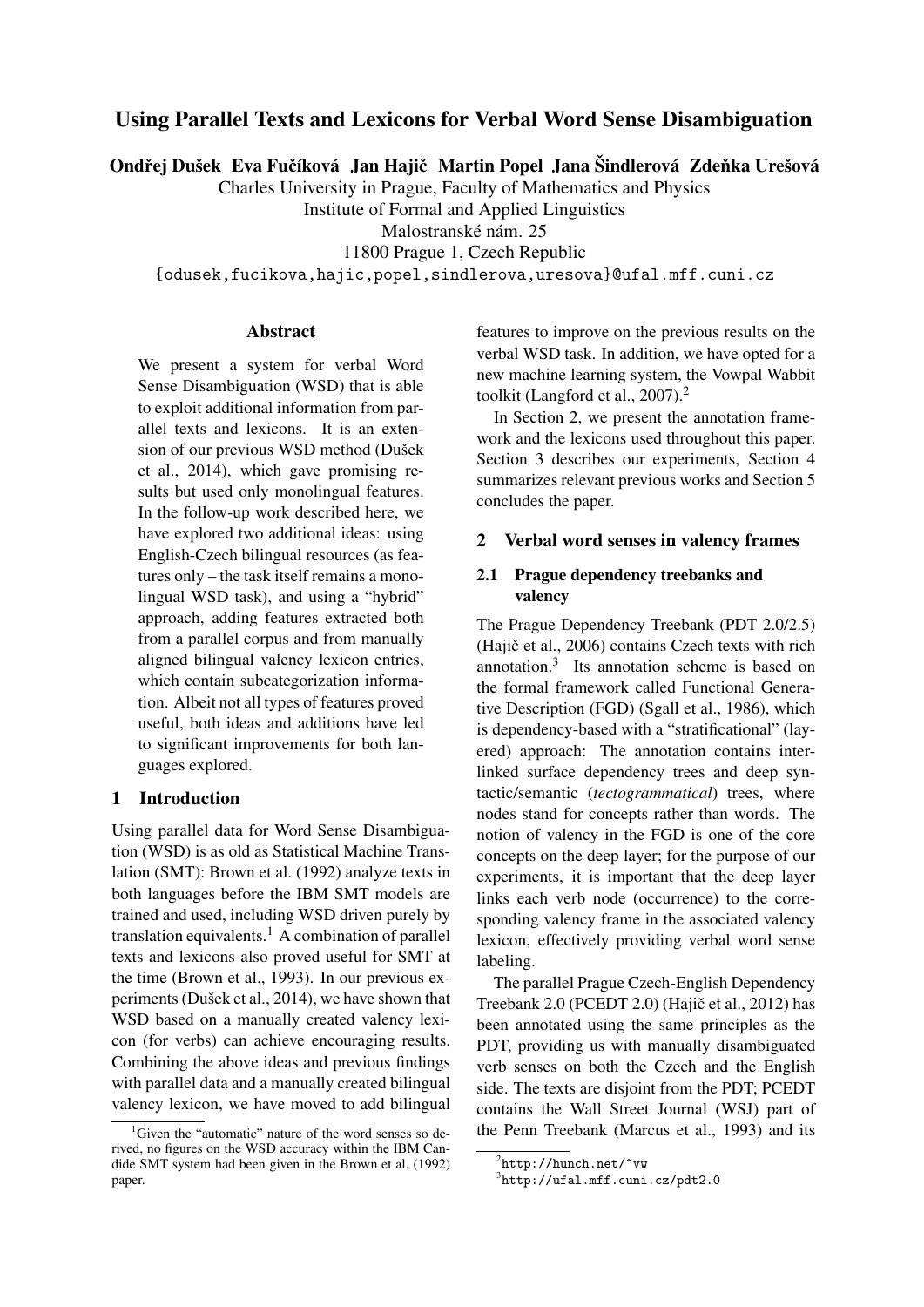$\text{radit}^2$  ACT(1) PAT(4;k+3;aby) ADDR(3)

 $\text{help}^1$  ACT() PAT() ADDR()

Figure 1: Valency frame examples from PDT-Vallex and EngVallex (Czech *radit* = 'give advice, help').

translation into Czech. Sentences have been manually aligned during the human translation process, and words have been then aligned automatically using GIZA++ (Och and Ney, 2003). We have used valency frame annotation (and other features) of the PCEDT 2.0 in our previous work; however, billingual alignment information has not been used before.

## 2.2 Valency lexicons

PDT-Vallex<sup>4</sup> (Hajič et al., 2003; Urešová, 2011) is a valency lexicon of Czech verbs (and nouns), manually created during the annotation of the PDT/PCEDT 2.0.

Each entry in the lexicon contains a headword (lemma), according to which the valency frames (i.e., senses) are grouped. Each valency frame includes the valency frame members and the following information for each of them (see Fig. 1):

- its function label, such as ACT, PAT, ADDR, EFF, ORIG, TWHEN, LOC, CAUS (actor, patient, addressee, effect, origin, time, location, cause), $5$
- its semantic "obligatoriness" attribute.
- subcategorization: its required surface form(s) using morphosyntactic and lexical constraints.

Most valency frames are further accompanied by a note or an example which explains their meaning and usage. The version of PDT-Vallex used here contains 11,933 valency frames for 7,121 verbs.

EngVallex<sup>6</sup> (Cinková, 2006) is a valency lexicon of English verbs based also on the FGD framework, created by an automatic conversion from PropBank frame files (Palmer et al., 2005) and subsequent manual refinement.<sup>7</sup> EngVallex was used for the annotation of the English part of the

4 http://lindat.mff.cuni.cz/services/ PDT-Vallex

<sup>5</sup>For those familiar with PropBank, ACT and PAT typically correspond to Arg0 and Arg1, respectively.

 $^6$ http://lindat.mff.cuni.cz/services/ EngVallex



Figure 2: PCEDT trees aligned using the CzEng-Vallex mapping

PCEDT 2.0. Currently, it contains 7,148 valency frames for 4,337 verbs. EngVallex does not contain the explicitly formalized subcategorization information.

### 2.3 CzEngVallex: Valency lexicon mapping

CzEngVallex (Urešová et al., 2015a; Urešová et al., 2015b) is a manually annotated Czech-English valency lexicon linking the Czech and English valency lexicons, PDT-Vallex and EngVallex. It contains 19,916 frame (verb sense) pairs. CzEng-Vallex builds links not only between corresponding frames but also between corresponding verb arguments. This lexicon thus provides an interlinked database of argument structures for each verb and enables cross-lingual comparison of valency. As such (together with the parallel corpora to which it is linked), it aims to serve as a resource for cross-language linguistic research. Its primary purpose is linguistic and translatology research.

CzEngVallex is based on the treebank annotation of the PCEDT 2.0, covering about 86.000 aligned verbal pairs in it. Fig. 2 shows an example alignment between the English verb *reclaim* (sense: *get back by force*) and its arguments. 3,288 EngVallex and 4,192 PDT-Vallex verbs occur interlinked in the PCEDT 2.0 at least once, amounting to 4,967 and 6,776 different senses, respectively. Token-wise, over 66% of English verbs and 72% of Czech verbs in the PCEDT 2.0 have a verbal translation covered by the CzEngVallex mapping.

<sup>&</sup>lt;sup>7</sup>EngVallex preserves links to PropBank and to VerbNet (Schuler, 2005) where available. Due to the refinement, the mapping is often not 1:1.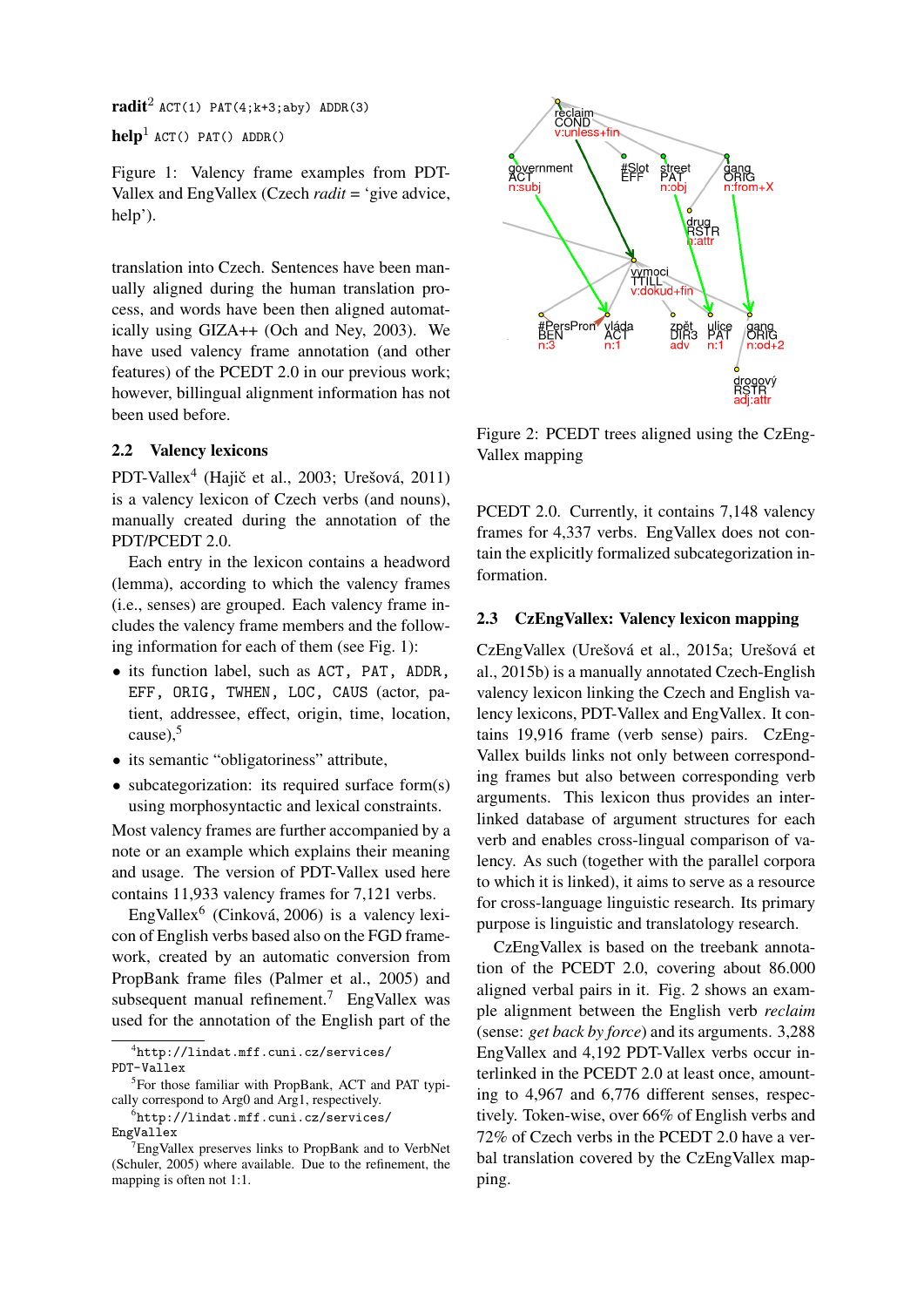### 3 Verbal WSD experiments

We are focusing here on measuring the influence of parallel features on the WSD performance. In order to compare our results to our previous work, we use the same training/testing data split, i.e., PCEDT 2.0 Sections 02–21 as training data, Section 24 as development data, and Section 23 as evaluation data, and start from the same set of monolingual features. We also include Czech monolingual results on PDT 2.5 (default data split) for comparison. Unlike our previous work using LibLINEAR logistic regression (Fan et al., 2008), we apply Vowpal Wabbit (Langford et al., 2007) for classification.

Note that the input to our WSD system is plain text without any annotation, and we only use the gold verb senses from PCEDT/PDT to train the system. All required annotation for features as well as word alignment for parallel texts is performed automatically.

#### 3.1 Monolingual experiments

We applied the one-against-all cost-sensitive setting of the Vowpal Wabbit linear classifier with label-dependent features.<sup>8</sup> Feature values are combined with a candidate sense label from the valency lexicon. If a verb was unseen in the training data or is sense-unambiguous, we used the first or only sense from the lexicon instead of the classifier.<sup>9</sup>

The training data were automatically analyzed from plain word forms up to the PDT/PCEDTstyle deep layer using analysis pipelines implemented in the Treex NLP framework (Popel and Žabokrtský,  $2010$ .<sup>10</sup> The gold-standard sense labels were then projected onto the automatic annotation. This emulates the real-world scenario where no gold-standard annotation is available.

The monolingual feature set of Dušek et al.

(2014) includes most attributes found in the PCEDT annotation scheme:

- the surface word form of the lexical verb and all its auxiliaries,
- their part-of-speech and morphological attributes,
- formemes compact labels capturing morphosyntactic properties of deep nodes (e.g., v:fin for a finite verb, v:because+fin for a finite verb governed by a subordinating conjunction, v:in+ger for a gerund governed by a preposition), $^{11}$
- syntactic labels given by the dependency parser,
- all of the above properties found in the neighborhood of the verbal deep node (parent, children, siblings, nodes adjacent in the word order).

#### 3.2 Using word alignment

This scenario keeps all the previous settings and includes one more feature type – the translated lemma from the other language as projected through word alignment. This feature is also concatenated with the candidate sense label from the lexicon. We reuse the automatic GIZA++ word alignment from PCEDT 2.0 and project it to the automatic deep layer annotation using rules implemented in the Treex framework.

Since GIZA++ alignment can be obtained in an unsupervised fashion, this still corresponds to a scenario where no previous word alignment is available. Our experience from the CzEngVallex project (see Section 2.3), where GIZA++ alignment links were corrected manually, suggests that the automatic alignment is quite reliable for verbs (less than 1% of alignment links leading from verbs required correction).

### 3.3 Combining alignment with valency lexicon mapping

This setting includes the aligned lemma features and adds a single binary feature that combines parallel data information from PCEDT 2.0 with the CzEngVallex valency lexicon mapping (see Section 2.3).

For each verbal sense from the PDT-Vallex and EngVallex lexicons, we created a list of all lemmas from the other language corresponding to senses connected to this sense through the CzEngVallex

<sup>&</sup>lt;sup>8</sup>Based on preliminary experiments on development data sets, we used the following options for training: --passes=4 -b 20 --loss\_function=hinge --csoaa\_ldf=mc, i.e., 4 passes over the training data, a feature space size of  $2^{20}$ , the hinge loss function and cost-sensitive one-against-all multiclass reduction with label-dependent features.

 ${}^{9}$ Cf. total accuracy vs. classifier accuracy in Tables 1 and 2.

<sup>10</sup>The automatic deep analysis pipelines for both languages are shown on the Treex demo website at https://lindat. mff.cuni.cz/services/treex-web/run. They include part-of-speech taggers (Spoustová et al., 2007; Straková et al., 2014) and a dependency parser (McDonald et al., 2005), plus a rule-based conversion of the resulting dependency trees to the deep layer.

 $11$ See (Dušek et al., 2012) for a more detailed description of formemes.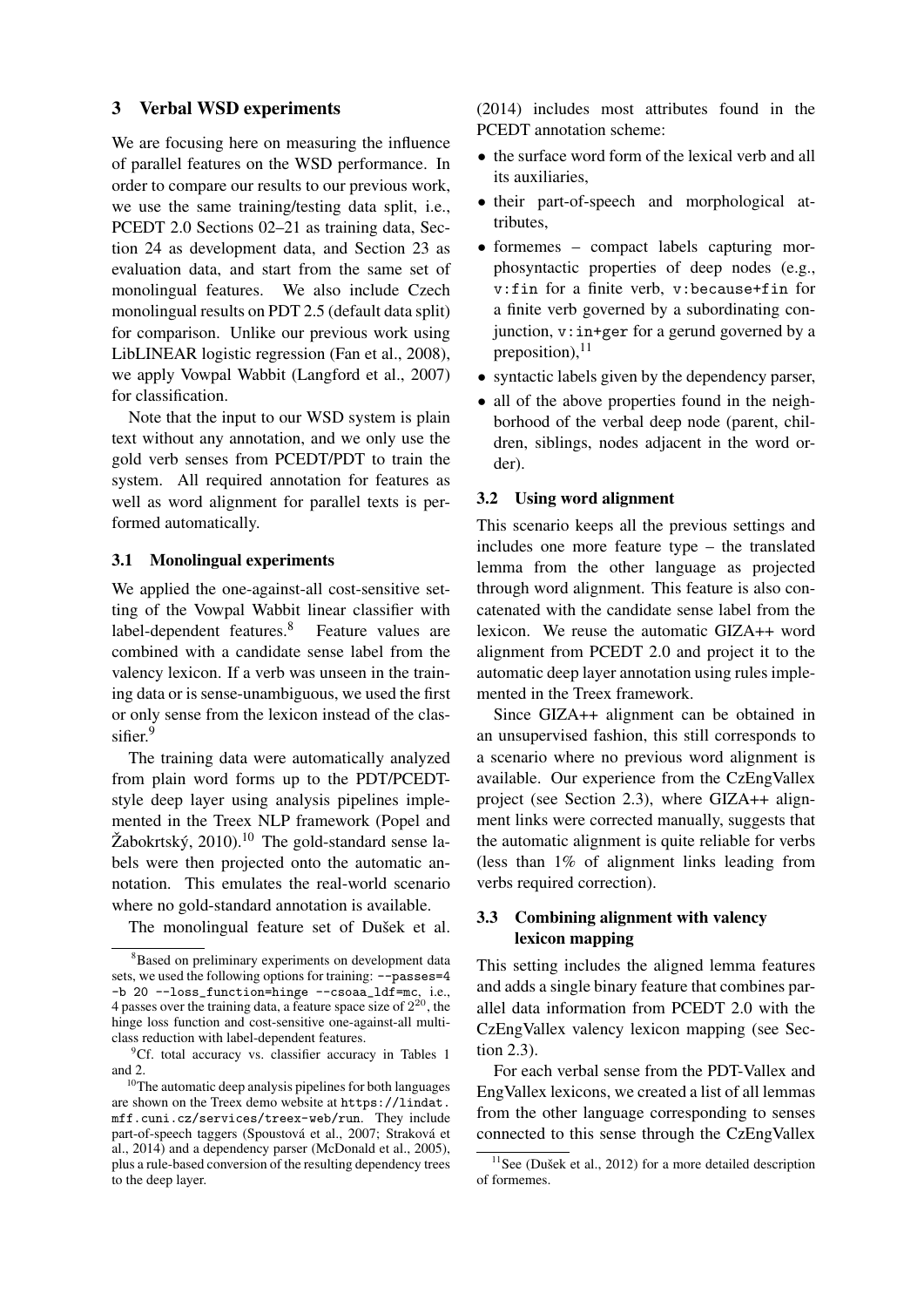|                                           | Unl-F1 Lab-F1 TotAcc ClAcc |  |
|-------------------------------------------|----------------------------|--|
| previous                                  | 94.53 80.30 84.95 80.03    |  |
| Monolingual                               | 95.84 82.39 85.97 81.38    |  |
| + aligned lemmas* 95.84 82.59 86.18 81.65 |                            |  |
| + val. lexicon**                          | 95.84 82.93 86.53 82.14    |  |

Table 1: Experimental results for English All numbers are percentages. Unl-F1 and Lab-F1 stand for unlabeled and labeled sense detection F1-measure, respectively (see Section 3.4 for details). TotAcc is the total accuracy (including 1st frame from the lexicon in unambiguous verbs), ClAcc is the classifier accuracy (disregarding unambiguous verbs). "\*" marks a statistically significant improvement over the Monolingual setting at 95% level, "\*\*" at 99%  $level.<sup>12</sup>$ 

|                                         | Unl-F1 Lab-F1 TotAcc ClAcc |  |
|-----------------------------------------|----------------------------|--|
| previous (PDT)                          | 96.90 76.65 79.70 72.41    |  |
| monoling./PDT                           | 96.94 77.97 80.43 75.64    |  |
| monoling./PCEDT 97.34 80.22 82.41 78.12 |                            |  |
| +aligned lemmas 97.34 80.30 82.50 78.24 |                            |  |
| + val. lexicon*                         | 97.34 80.47 82.66 78.45    |  |

Table 2: Experimental results for Czech See Table 1 for a description of labels. We include the performance of our Monolingual setting on PDT 2.5 for comparison with our previous work.

mapping, i.e., a list of "known possible translations" for this verb sense.

The new binary feature exploits the fact that the possible translation lists are typically different for different senses of the same verb: given a verb token and an aligned token from the other language, the feature is set to "true" for those candidate senses that have the aligned token's lemma on the list of their possible translations.

Since the same feature is shared for all verbs (only its value varies), it is guaranteed to occur very frequently, which should increase its usefulness to the classifier.

#### 3.4 Results

The results of the individual settings are given in Tables 1 and 2. The figures include the sense detection F-measure in an unlabeled (just detecting a verb occurrence whose sense must be inferred) and labeled setting (also selecting the correct sense) as well as the accuracy of the sense detection alone (in total and in ambiguous verbs with two or more senses).

We can see that just using the Vowpal Wabbit classifier with the same features provides a substantial performance boost. The aligned lemma features bring a very mild improvement both in English and Czech (not statistically significant for Czech). Using the CzEngVallex mapping feature brings a significant improvement of 0.8% in English and  $0.3\%$  in Czech labeled F1 absolute.<sup>12</sup>

The lower gain in Czech from both aligned lemmas and the CzEngVallex mapping can be explained by a higher ambiguity on average of the equivalents used in English (cf. the number of different verbs in PCEDT used in Czech and English in Section 2.3). The aligned English verbs are thus not as helpful for the disambiguation of Czech verbs as is the case in the reversed direction. In addition, the problem itself seems to be harder for Czech on the PCEDT data, given the higher number of senses on average and the higher number of verbs, i.e., greater data sparsity.

The most probable cause for the low gain from aligned lemmas is that the aligned lemma features are relatively sparse (they are different for each lemma and the classifier is not able to connect them). On the other hand, the single binary CzEngVallex feature occurs frequently and can thus then help even in rare verbs with a low number of training examples. A more detailed analysis of the results suggests that this is indeed the case: in both languages, aligned lemma features help mostly for more common verbs whereas the CzEngVallex mapping feature also improves WSD of rarer verbs.

For each language, we examined in detail a sample of randomly selected 30 cases where our three setups gave different results. The positive effect brought about by the aligned lemma features and the CzEngVallex mapping features was evident (examples are shown in Figures 3 and 4 for English and Czech, respectively). We could also find a few cases where the setups using parallel features improved even though there was no helpful aligned translation for the verb in question: even the non-presence of information from the other language can be a hint to the classifier. We have also found cases where the parallel data information introduced noise. This was mostly caused by a translation using an ambiguous verb (see Figure 5), or a verb that would usually suggest a different sense (see Figure 6). In addition, we found in our samples one case of alignment error leading to misclassification and one probable

 $12$ We used paired bootstrap resampling (Koehn, 2004) with 1,000 resamples to assess statistical significance.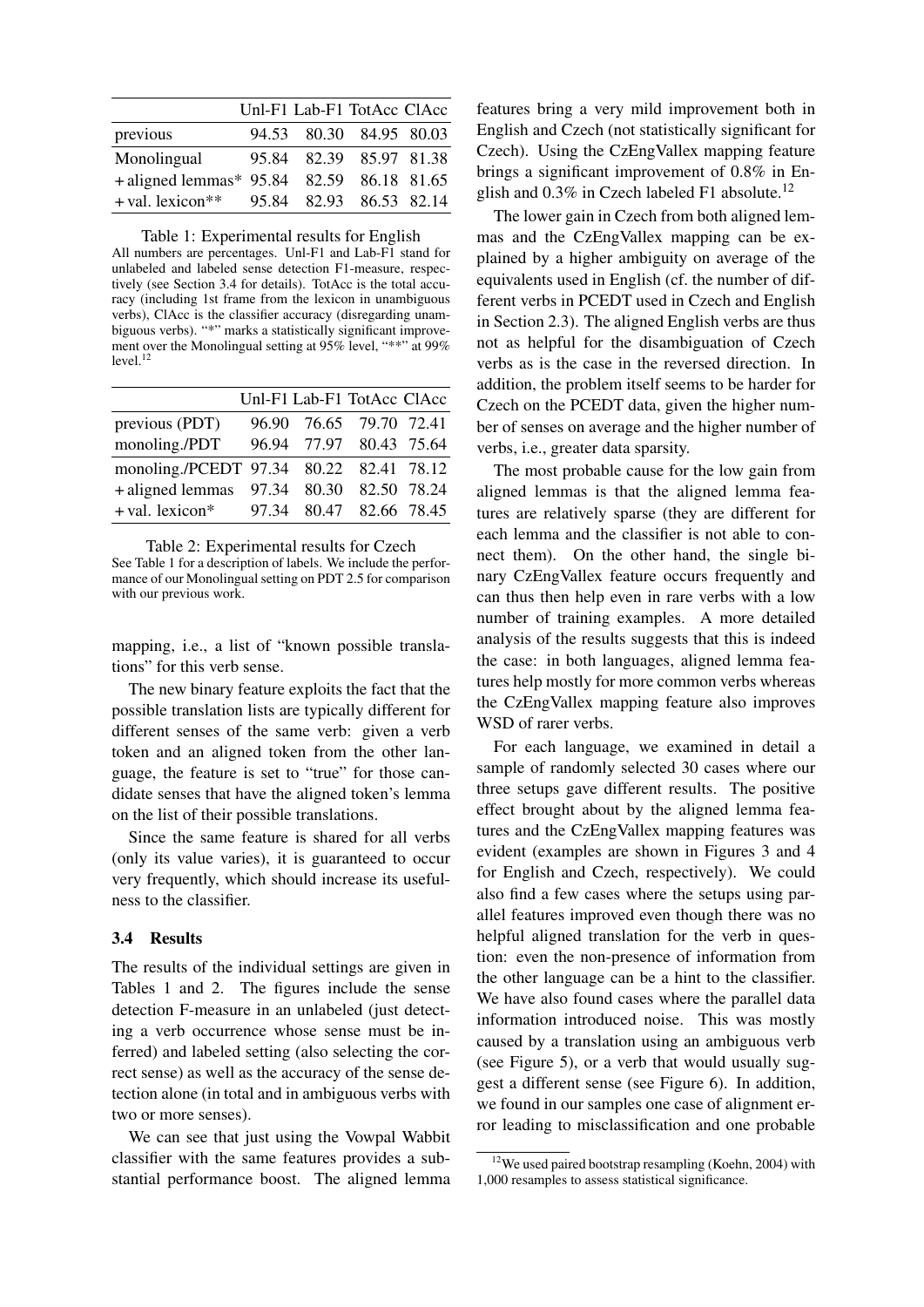PCEDT annotation error. On the whole, the positive effects of using information from parallel data are prevailing.

## 4 Related work

Within semantic role labeling (SRL) tasks, predicate detection is often part of the task, whereas WSD is not.<sup>13</sup> Due to limited lexicon coverage, we have used verbs only and evaluated on the frame (sense) assigned to the occurrence of the verb in the corpus. While the best results reported for the CoNLL 2009 Shared task are 85.41% labeled F1 for Czech and 85.63% for English (Björkelund et al., 2009), they are not comparable for several reasons, the main being that SRL evaluates each argument separately, while for a frame to be counted as correct in our task, the whole frame (by means of its reference ID) must be correct, which is substantially harder (if only for verbs). Moreover, we have used a newer version of the PDT (including PDT-Vallex) and EngVallexannotated verbs in the PCEDT, while the English CoNLL 2009 Shared Task is PropBank-based.<sup>14</sup>

Dependency information is also often used for WSD outside of SRL tasks (Lin, 1997; Chen et al., 2009), but remains mostly limited to surface syntax.

WSD for verbs has been tackled previously, e.g. (Edmonds and Cotton, 2001; Chen and Palmer, 2005). These experiments, however, do not consider subcategorization/valency information explicitly.

Previous work on verbal WSD using the PDT Czech data includes a rule-based tool of Honetschläger (2003) and experiments by Semecký (2007) using machine learning. However, they have used gold-standard annotation for features.

The closest approach to ours is by Tufis et al. (2004), where both a dictionary (WordNet) and a parallel corpus is used for WSD on the Orwell's 1984 novel (achieving a relatively low 74.93% F1).

Generally, the hybrid approach combining manually created dictionaries with machine learning has been applied to other tasks as well; we have already mentioned SMT (Brown et al., 1993). Dic-

tionaries have been used in POS tagging (Haiič,  $2000$ ). More distant is the approach of, e.g., Brown et al. (1992) and Ide et al. (2002), where parallel text is used for learning supervision, but not for feature extraction; Diab and Resnik (2002) use an unsupervised method.

We should also mention the idea of using parallel corpora as hidden features, a task first performed by (Brown et al., 1992) for WSD and subsequently in many other tasks, such as named entity recognition (Kim et al., 2012), dependency parsing (Haulrich, 2012; Rosa et al., 2012) or coreference resolution (Novák and Žabokrtský, 2014). Cross-language annotation projection is also a related method: see, for instance, (van der Plas and Apidianaki, 2014).

# 5 Conclusions and future work

We can conclude that the "hybrid" system combining the use of a parallel treebank and manually created bilingual valency lexicon described herein significantly outperformed the previous results, where only monolingual data and features have been used. We compared that to the case where only lemmas projected through word alignment are used (to distinguish the contribution of the parallel corpus alone vs. the manual lexicon), and the lemma features alone brought a very mild improvement (not statistically significant for Czech).

While it shows the usefulness of manually created lexical resources in this particular task, $15$  we are planning to extend our WSD system in the future in two ways: first, to use automatically translated texts (instead of a manually translated parallel corpus), and second, to use automatically extracted valency alignments based on our Czech-English "manual" experience with CzEngVallex. In both cases, we would also like to test our approach on other language pairs (most likely with English as the one of the languages due to its rich resources). Both extensions are certainly possible, and they would allow a fair comparison against a truly monolingual WSD task without any additional resources at runtime, but of course it will have to be seen whether the noise introduced by these two automatic steps overrides the positive effects reported here.

<sup>&</sup>lt;sup>13</sup>Predicate identification has not been part of the CoNLL 2009 shared task (Hajič et al., 2009), though.

<sup>&</sup>lt;sup>14</sup>Please recall that EngVallex is a manually refined Prop-Bank with different labeling scheme and generally  $m : n$ mapping between PropBank and EngVallex frames.

<sup>&</sup>lt;sup>15</sup>For POS tagging, a "hybrid" combination of a dictionary and a statistical tagger have also proved successful  $(Haji\varepsilon,`')$ 2000).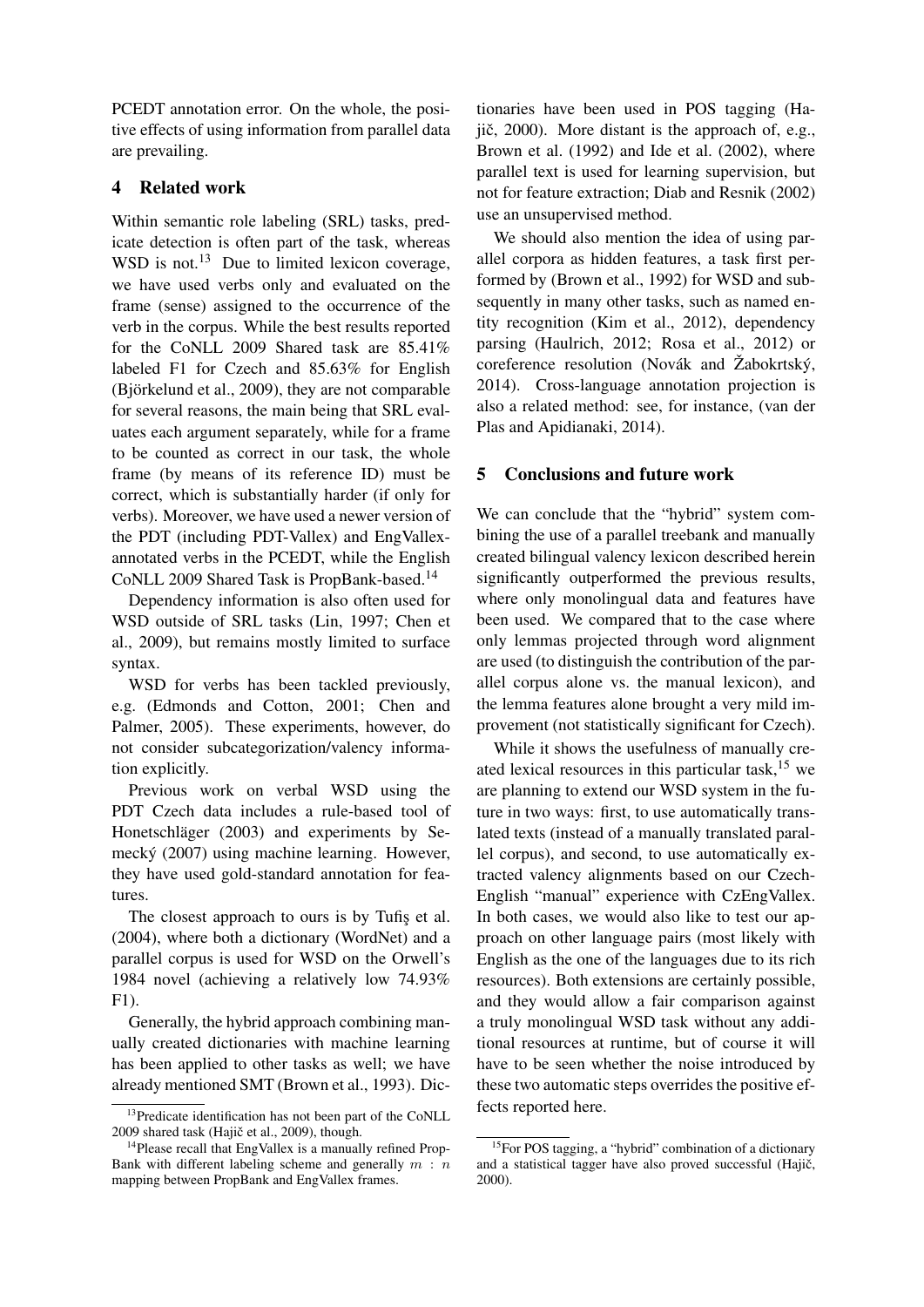EN: But those machines are still *considered* novelties, [. . . ]

- CS: Ale tyto stroje [. . . ] jsou stále *považovány* ('believe to be') za novinky.
	- Wrongly classified as consider<sup>1</sup> ('think about') in the monolingual setting, corrected as consider<sup>2</sup> ('believe to be') with aligned lemmas and val. lexicon.

EN: This *feels* more like a one-shot deal.

- CS: Ted' to *vypadá* ('looks like') spíš na jednorázovou záležitost.
	- Wrongly classified as  $\text{feel}^4$  ('have a feeling') in the monolingual and aligned lemma settings, corrected as **feel**<sup>5</sup> ('look like') with val. lexicon.

Figure 3: Examples of English WSD improved by information from Czech parallel texts (top: aligned lemma features help with a verb that is relatively frequent in the training data, bottom: the CzEngVallex mapping feature helps with a rarer verb).

CS: [...] čemu lidé z televizního průmyslu *říkají* ('call') stanice "s nejvyšší spontánní znalostí".

EN: [...] what people in the television industry *call* a "top of mind" network.

• Wrongly classified as  $\check{r}$ fkat<sup>7</sup> ('say') in the monolingual setting, corrected as  $\check{r}$ fkat<sup>4</sup> ('call') with aligned lemmas and val. lexicon.

CS: Jestliže investor *neposkytne* ('does not provide, give, lend') dodatečnou hotovost [...]

EN: If the investor doesn't *put up* the extra cash [...]

• Wrongly classified as **poskytnout**<sup>2</sup> ('light verb, give (chance, opportunity etc.)') in the monolingual and aligned lemma settings, corrected as  $\text{poskytnout}^1$  ('provide, lend') with val. lexicon.

Figure 4: Examples of Czech WSD improved by information from English parallel text (top: a relatively frequent verb, bottom: less frequent verb).

- EN: Laptops [. . . ] have become the fastest-growing personal computer segment , with sales *doubling* this year .
- CS: Laptopy [. . . ] se staly, díky letošnímu *zdvojnásobení* objemu prodeje, nejrychleji rostoucím segmentem mezi osobními počítači.
	- Correctly classified as **double**<sup>3</sup> ('become twice as large') in the monolingual setting, misclassified as **double**<sup>2</sup> ('make twice as large') with aligned lemmas and val. lexicon. The Czech word *zdvojnásobení* is ambiguous and allows both senses.

CS: Výrobek firmy Atari Corp . Portfolio [...] stojí pouhých 400 \$ a *běží* na třech AA bateriích [...] EN: Atari Corp. 's Portfolio [. . . ] costs a mere \$ 400 and *runs* on three AA batteries [. . . ]

• Correctly classified as  $b\check{e}z\check{e}t^6$  ('work, function') in the monolingual and aligned lemmas setting, misclassified as **běžet**<sup>3</sup> ('move on foot') with val. lexicon. The English translation *run* allows both senses.

Figure 5: Examples of translations using ambiguous verbs which did not help in WSD (top: English, bottom: Czech).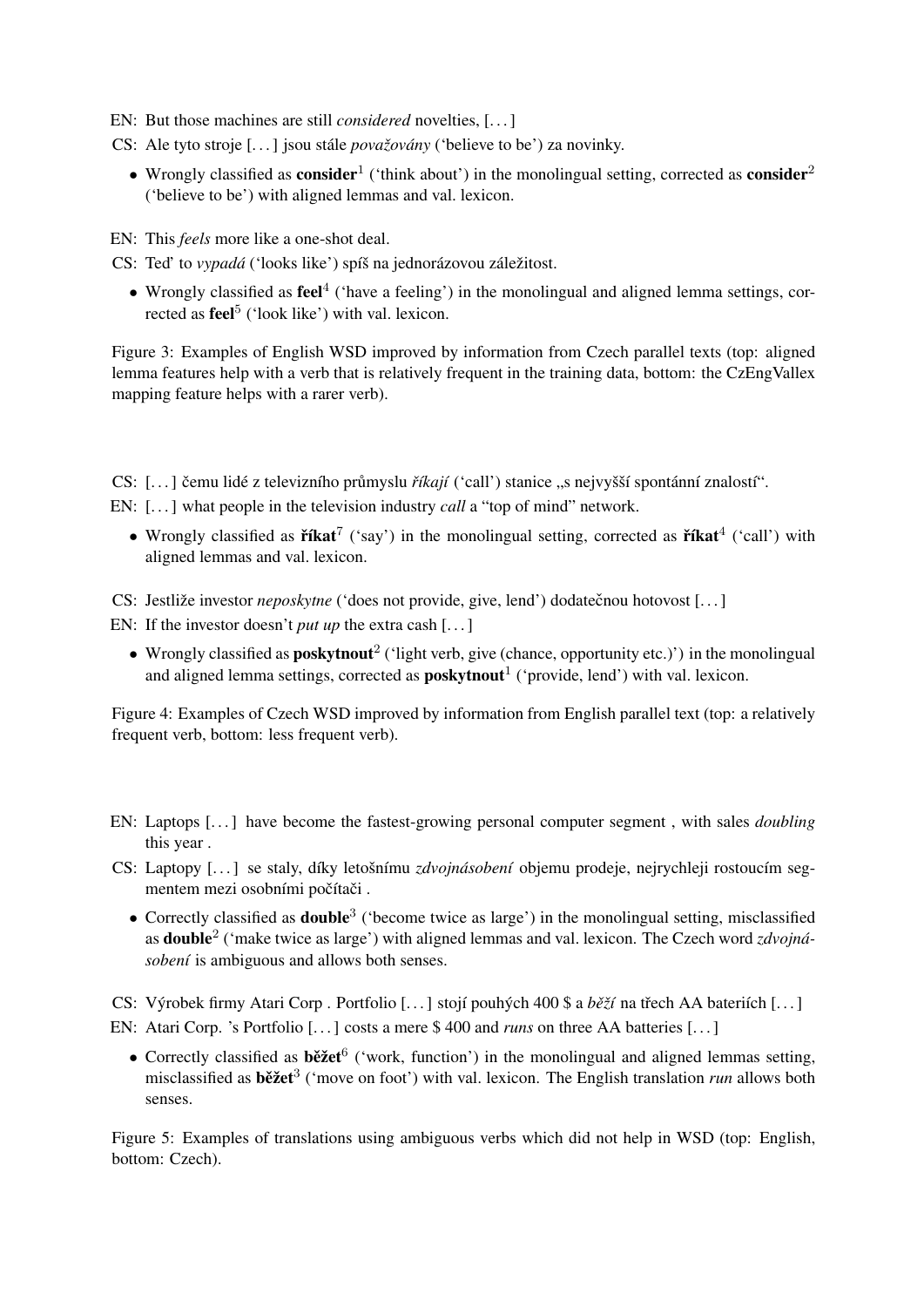EN: "We didn't even get a chance to *do* the programs we wanted to do."

CS: "Nedali nám žádnou šanci *uskutečnit* plány, které jsme měli připravené."

• Correctly classified as  $do^6$  ('perform (a function), run (a trade)') in the monolingual and aligned lemmas setting, misclassified as  $do^2$  ('perform an act') with val. lexicon. The Czech word *uskutečnit* ('accomplish') suggests an incorrect reading.

CS: [...] například Iowa *zaznamenala* [...] nárůst populace o 11000 lidí [...]

- EN: Iowa, for instance, *saw* its population grow by 11,000 people [...]
	- Correctly classified as **zaznamenat**<sup>5</sup> ('light verb, experience (rise, difficulty, gain etc.)') in the monolingual and val. lexicon setting, misclassified as **zaznamenat**<sup>1</sup> ('notice') with aligned lemmas. The English verb *see* would usually suggest the latter sense.

Figure 6: Examples of translations using verbs that would typically suggest a different sense than the correct one.

### Acknowledgments

The authors would like to thank Michal Novák for his help and ideas regarding the Vowpal Wabbit setup. The work described herein has been supported by the grant GP13-03351P of the Grant Agency of the Czech Republic, the 7th Framework Programme of the EU grant QTLeap (No. 610516), and SVV project 260 104 and GAUK grant 2058214 of the Charles University in Prague. It is using language resources hosted by the LIN-DAT/CLARIN Research Infrastructure, Project No. LM2010013 of the Ministry of Education, Youth and Sports.

#### References

- A. Björkelund, L. Hafdell, and P. Nugues. 2009. Multilingual semantic role labeling. In *Proceedings of CoNLL 2009: Shared Task*, pages 43–48, Boulder, Colorado, United States.
- P. F. Brown, S. A. Della Pietra, V. J. Della Pietra, J. D. Lafferty, and R. L. Mercer. 1992. Analysis, statistical transfer, and synthesis in machine translation. In *Proceedings of the Fourth International Conference on Theoretical and Methodological Issues in Machine Translation*, pages 83–100.
- P. F. Brown, S. A. Della Pietra, V. J. Della Pietra, M. J. Goldsmith, J. Hajič, R. L. Mercer, and S. Mohanty. 1993. But dictionaries are data too. In *Proceedings of the Workshop on Human Language Technology*, HLT '93, pages 202–205.
- J. Chen and M. Palmer. 2005. Towards robust high performance word sense disambiguation of English verbs using rich linguistic features. In *Natural Language Processing–IJCNLP 2005*, pages 933–944. Springer.
- P. Chen, W. Ding, C. Bowes, and D. Brown. 2009. A fully unsupervised word sense disambiguation method using dependency knowledge. In *Proceedings of Human Language Technologies: The 2009 Annual Conference of the North American Chapter of the Association for Computational Linguistics*, pages 28–36. Association for Computational Linguistics.
- S. Cinková. 2006. From PropBank to EngValLex: adapting the PropBank-Lexicon to the valency theory of the functional generative description. In *Proceedings of LREC 2006, Genova, Italy*.
- M. Diab and P. Resnik. 2002. An unsupervised method for word sense tagging using parallel corpora. In *Proceedings of the 40th ACL*, pages 255–262.
- O. Dušek, Z. Žabokrtský, M. Popel, M. Majliš, M. Novák, and D. Mareček. 2012. Formemes in English-Czech deep syntactic MT. In *Proceedings of the Seventh Workshop on Statistical Machine Translation*, page 267–274.
- O. Dušek, J. Hajič, and Z. Urešová. 2014. Verbal valency frame detection and selection in Czech and English. In *The 2nd Workshop on EVENTS: Definition, Detection, Coreference, and Representation*, pages 6–11, Baltimore. Association for Computational Linguistics.
- P. Edmonds and S. Cotton. 2001. Senseval-2: Overview. In *The Proceedings of the Second International Workshop on Evaluating Word Sense Disambiguation Systems*, SENSEVAL '01, pages 1–5.
- R. E Fan, K. W Chang, C. J Hsieh, X. R Wang, and C. J Lin. 2008. LIBLINEAR: a library for large linear classification. *The Journal of Machine Learning Research*, 9:1871–1874.
- J. Hajič, M. Ciaramita, R. Johansson, D. Kawahara, M. A. Martí, L. Màrquez, A. Meyers, J. Nivre, S. Padó, J. Štěpánek, P. Straňák, M. Surdeanu, N. Xue, and Y. Zhang. 2009. The CoNLL-2009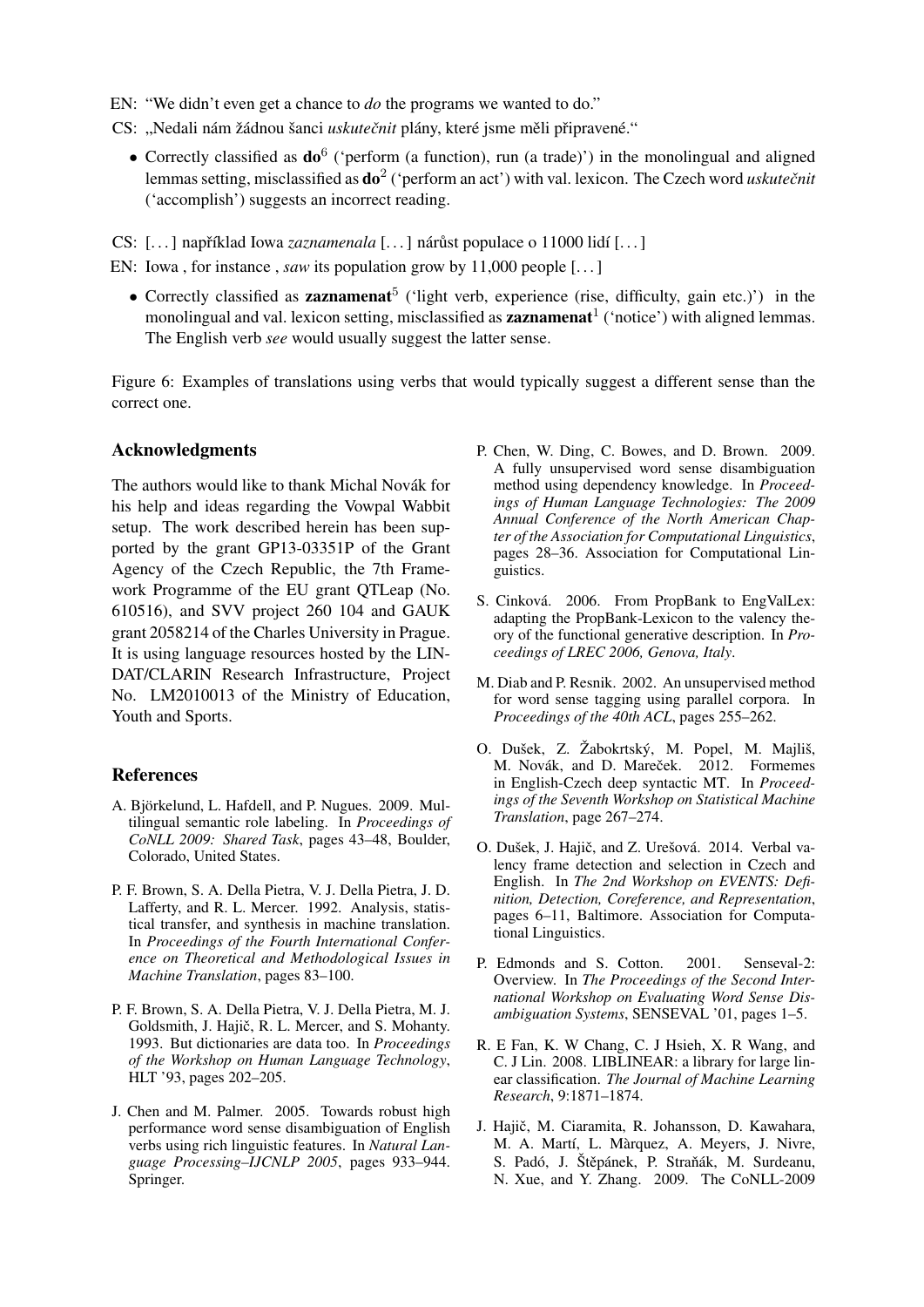shared task: Syntactic and semantic dependencies in multiple languages. In *Proceedings of CoNLL-2009*, Boulder, Colorado, USA.

- J. Hajič, E. Hajičová, J. Panevová, P. Sgall, O. Bojar, S. Cinková, E. Fučíková, M. Mikulová, P. Pajas, J. Popelka, J. Semecký, J. Šindlerová, J. Štěpánek, J. Toman, Z. Urešová, and Z. Žabokrtský. 2012. Announcing Prague Czech-English Dependency Treebank 2.0. In *Proceedings of LREC*, pages 3153– 3160.
- J. Hajič. 2000. Morphological tagging: Data vs. dictionaries. In *Proceedings of NAACL*, pages 94–101.
- J. Hajič, J. Panevová, Z. Urešová, A. Bémová, V. Kolářová, and P. Pajas. 2003. PDT-VALLEX: creating a large-coverage valency lexicon for treebank annotation. In *Proceedings of The 2nd Workshop on Treebanks and Linguistic Theories*, volume 9, page 57–68.
- J. Hajič, J. Panevová, E. Hajičová, P. Sgall, P. Pajas, J. Štěpánek, J. Havelka, M. Mikulová, Z. Žabokrtský, M. Ševčíková Razímová, and Z. Urešová. 2006. *Prague Dependency Treebank 2.0*. Number LDC2006T01. LDC, Philadelphia, PA, USA.
- M. W. Haulrich. 2012. *Data-driven bitext dependency parsing and alignment*. Ph.D. thesis, Copenhagen Business School, Department of International Business Communication.
- V. Honetschläger. 2003. Using a Czech valency lexicon for annotation support. In *Text, Speech and Dialogue*, pages 120–125. Springer.
- N. Ide, T. Erjavec, and D. Tufiş. 2002. Sense discrimination with parallel corpora. In *Proceedings of the ACL-02 Workshop on Word Sense Disambiguation - Volume 8*, WSD '02, pages 61–66.
- S. Kim, K. Toutanova, and H. Yu. 2012. Multilingual named entity recognition using parallel data and metadata from Wikipedia. In *Proceedings of the 50th Annual Meeting of the Association for Computational Linguistics: Long Papers - Volume 1*, pages 694–702, Stroudsburg, PA, USA. Association for Computational Linguistics.
- P. Koehn. 2004. Statistical significance tests for machine translation evaluation. In *Empirical Methods in Natural Language Processing*, pages 388–395.
- J. Langford, L. Li, and A. Strehl. 2007. Vowpal Wabbit online learning project.
- D. Lin. 1997. Using syntactic dependency as local context to resolve word sense ambiguity. In *Proceedings of the 35th Annual Meeting of the Association for Computational Linguistics and Eighth Conference of the European Chapter of the Association for Computational Linguistics*, pages 64–71, Madrid, Spain. Association for Computational Linguistics.
- M. P. Marcus, M. A. Marcinkiewicz, and B. Santorini. 1993. Building a large annotated corpus of English: The Penn Treebank. *COMP LING*, 19(2):330.
- R. McDonald, F. Pereira, K. Ribarov, and J. Hajič. 2005. Non-projective dependency parsing using spanning tree algorithms. In *Proceedings of the conference on Human Language Technology and Empirical Methods in Natural Language Processing*, pages 523–530.
- M. Novák and Z. Žabokrtský. 2014. Cross-lingual coreference resolution of pronouns. In *Proceedings of COLING 2014, the 25th International Conference on Computational Linguistics: Technical Papers*, pages 14–24, Dublin, Ireland, August. Dublin City University and Association for Computational Linguistics.
- F. J. Och and H. Ney. 2003. A systematic comparison of various statistical alignment models. *Comput. Linguist.*, 29(1):19–51, March.
- M. Palmer, D. Gildea, and P. Kingsbury. 2005. The proposition bank: An annotated corpus of semantic roles. *Computational Linguistics*, 31(1):71–106.
- M. Popel and Z. Žabokrtský. 2010. TectoMT: modular NLP framework. *Advances in Natural Language Processing*, pages 293–304.
- R. Rosa, O. Dušek, D. Mareček, and M. Popel. 2012. Using parallel features in parsing of machinetranslated sentences for correction of grammatical errors. In *Proceedings of the Sixth Workshop on Syntax, Semantics and Structure in Statistical Translation*, SSST-6 '12, pages 39–48, Stroudsburg, PA, USA. Association for Computational Linguistics.
- K. K. Schuler. 2005. *VerbNet: A Broad-Coverage, Comprehensive Verb Lexicon*. Ph.D. thesis, Department of Computer and Information Science, University of Pennsylvania, Philadelphia.
- J. Semecký. 2007. Verb valency frames disambiguation. *The Prague Bulletin of Mathematical Linguistics*, (88):31–52.
- P. Sgall, E. Hajičová, and J. Panevová. 1986. *The meaning of the sentence in its semantic and pragmatic aspects*. D. Reidel, Dordrecht.
- D. J. Spoustová, J. Hajič, J. Votrubec, P. Krbec, and P. Květoň. 2007. The Best of Two Worlds: Cooperation of Statistical and Rule-based Taggers for Czech. In *Proceedings of the Workshop on Balto-Slavonic Natural Language Processing: Information Extraction and Enabling Technologies*, pages 67–74, Stroudsburg, PA, USA. Association for Computational Linguistics.
- J. Straková, M. Straka, and J. Hajič. 2014. Open-Source Tools for Morphology, Lemmatization, POS Tagging and Named Entity Recognition. In *ACL 2014*, pages 13–18. Association for Computational Linguistics.